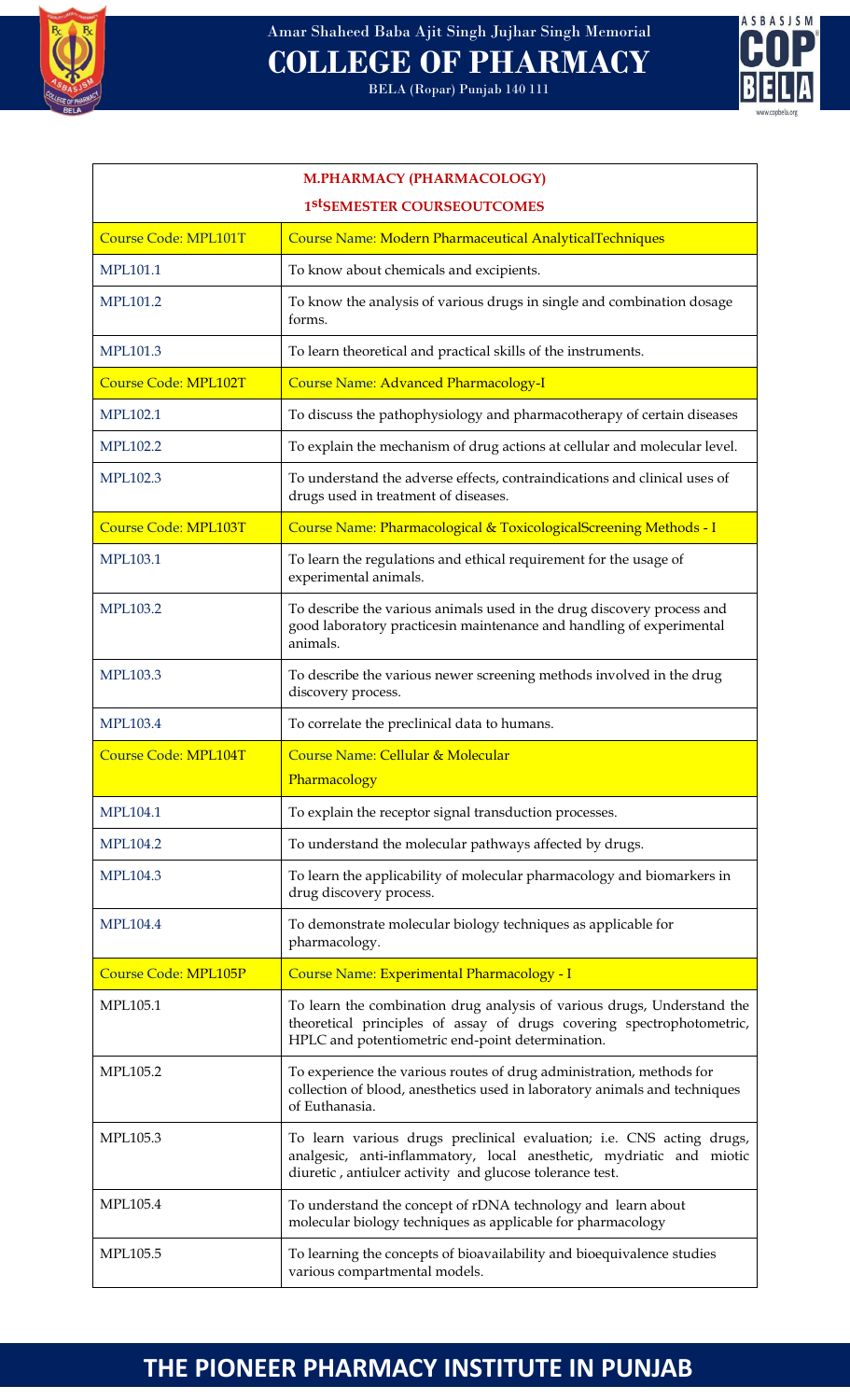

BELA (Ropar) Punjab 140 111



#### **M.PHARMACY (PHARMACOLOGY) 2 nd SEMESTER COURSEOUTCOMES**

| <b>Course Code: MPL201T</b> | Course Name: Advanced Pharmacology - II                                                                                                |
|-----------------------------|----------------------------------------------------------------------------------------------------------------------------------------|
| MPL201.1                    | To explain the mechanism of drug actions at cellular and molecular level.                                                              |
| MPL201.2                    | To understand the Pathophysiology and pharmacotherapy of certain diseases.                                                             |
| MPL201.3                    | To understand the adverse effects, contraindications and clinical uses of<br>drugs used intreatment of diseases.                       |
| <b>Course Code: MPL202T</b> | Course Name: Pharmacological & ToxicologicalScreening Methods-II                                                                       |
| <b>MPL202.1</b>             | To explain the various types of toxicity studies.                                                                                      |
| <b>MPL202.2</b>             | To learn the importance of ethical and regulatory requirements for toxicity<br>studies.                                                |
| MPL202.3                    | To demonstrate the practical skills required to conduct the preclinical toxicity<br>studies.                                           |
| <b>Course Code: MPL203T</b> | <b>Course Name: Principles of Drug Discovery</b>                                                                                       |
| MPL203.1                    | To explain the various stages of drug discovery.                                                                                       |
| <b>MPL203.2</b>             | To understand the importance of the role of genomics, proteomics and<br>bioinformatics in drug discovery.                              |
| MPL203.3                    | To learn various targets for drug discovery                                                                                            |
| <b>MPL203.4</b>             | To demonstrate various lead seeking method and lead optimization                                                                       |
| <b>MPL204.5</b>             | To illustrate the importance of the role of computer aided drug design in drug<br>discovery.                                           |
| <b>Course Code: MPL204T</b> | Course Name: Clinical Research & Pharmacovigilance                                                                                     |
| <b>MPL204.1</b>             | To explain the regulatory requirements for conducting clinical trial.                                                                  |
| <b>MPL204.2</b>             | To demonstrate the types of clinical trial designs.                                                                                    |
| MPL204.3                    | To explain the responsibilities of key players involved in clinical trials.                                                            |
| <b>MPL204.4</b>             | To execute safety monitoring, reporting and closeout activities.                                                                       |
| MPL204.5                    | To understand the principles of Pharmacovigilance.                                                                                     |
| <b>MPL204.6</b>             | To detect new adverse drug reactions and their assessment.                                                                             |
| <b>MPL204.7</b>             | To perform the adverse drug reaction reporting systems and communication<br>in Pharmacovigilance.                                      |
| <b>Course Code: MPL205P</b> | Course Name: Experimental Pharmacology - II                                                                                            |
| MPL205.1                    | To learn record the effect of drug CRC, various bioassay using suitable<br>isolated tissue preparations.                               |
| MPL205.2                    | To understand the OECD toxicity guidelines, safety Pharmacology,<br>understand the drug antagonism using isolated tissue preparations. |
| MPL205.3                    | To learn the computer aided drug design in drug discovery, In-silico study in<br>various models.                                       |
| MPL205.4                    | To understand the clinical trials, ADR monitoring and reporting.                                                                       |

### **THE PIONEER PHARMACY INSTITUTE IN PUNJAB**